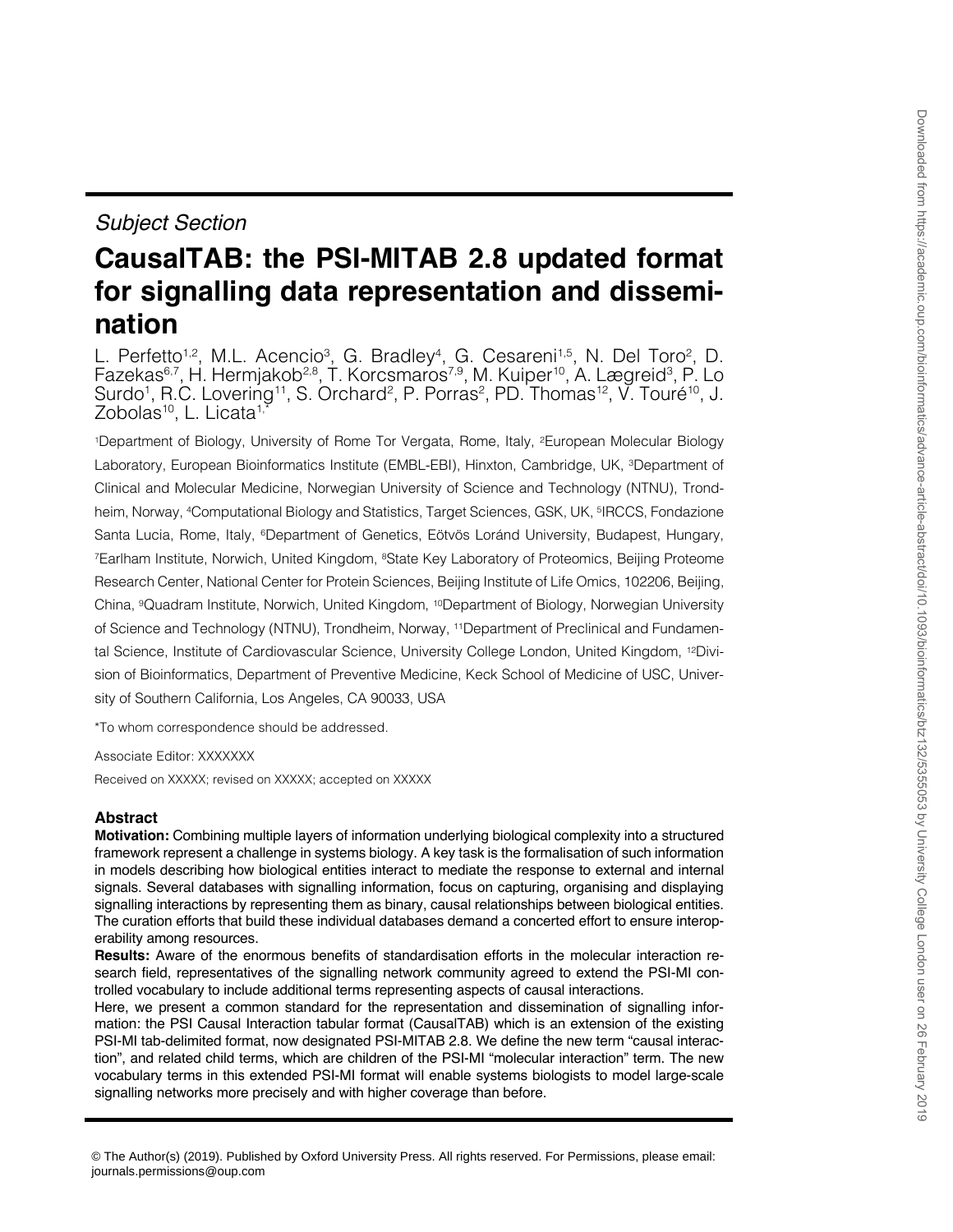**Availability:** PSI-MITAB 2.8 format and the new reference implementation of PSICQUIC are available on online at https://psicquic.github.io/ and https://psicquic.github.io/MITAB28Format.html.

**Contact:** luana.licata@uniroma2.it **Supplementary information:** Supplementary data are available at *Bioinformatics* online.

#### **1 Introduction**

Cells are complex and dynamic systems responding to internal or environmental cues (Lodish *et al.*, 2000). Chemical, physical or mechanical stimuli are sensed by receptor proteins which trigger the propagation, amplification and modulation of the signal through a cascade of enzymatic reactions and physical interactions, culminating in the rewiring of the gene expression profile (Fig. 1A) (Lee and Yaffe, 2016). Collectively, the intricate interaction mesh underlying these processes are referred to as "signal transduction".

Given the importance that signal transduction has in determining cell phenotype, under either physiological or pathological conditions, obtaining a thorough understanding of the molecular mechanisms underlying the stimulus-phenotype relationships is one of the major goals of systems biology (Barabási and Oltvai, 2004).

To document and archive our growing understanding of signalling systems, a number of resources have undertaken the effort of retrieving from the scientific literature experimental observations supporting causal relationships between signalling proteins and to convert these into structured knowledge (Fig. 1B). These resources can be grouped according to the adopted data representation model in four main categories: activity flow, enzyme-substrate, indirect molecular interaction and process description (Türei *et al.*, 2016).

Among the resources representing signalling information as activity flows, databases such as non-metabolic KEGG (Kanehisa *et al.*, 2017), Reactome (Sidiropoulos *et al.*, 2017), SIGNOR (Perfetto *et al.*, 2016) and SignaLink (Csabai *et al.*, 2018) focus on the capture, organization and display of signalling relationships and represent them as binary, causal relationships between biological entities. Databases such as IntAct (Orchard *et al.*, 2014) focus on the capture of molecular physical interaction adding causality as an additional annotation of the interaction.

In addition, the Gene Ontology Consortium (GOC) (Ashburner *et al.*, 2000) has long been providing causal statements in the form of annotations to terms from the Gene Ontology (GO) branches *regulation of molecular function* (GO:0065009) and *regulation of biological process* (GO:0050789). More recently, the GOC has implemented an extension of GO annotations called GO-Causal Activity Modeling (GO-CAM; http://geneontology.org/cam, The Gene Ontology Consortium, 2017). GO-CAM provides a "grammar" for linking simple GO annotations into larger, semantically structured models (such as biological pathways) using relations from the Relations Ontology (RO) (Smith *et al.*, 2005).

The emerging picture is of a fragmented and sparse collection of annotated signalling relationships, which is structured according to different curation approaches. As no single database is comprehensive, users face the challenge of integrating different datasets to obtain maximum coverage. To increase interoperability, adequate standards, ontologies and controlled vocabularies (CVs) are required. The importance of producing standardised data for the life sciences has been documented many times. A particularly successful example of this is the work of the Molecular Interaction work group of the HUPO-Proteomics Standards Initiative (HUPO-PSI) (Deutsch *et al.*, 2017). Over the last 15 years, this group has developed



Fig. 1 Representation of causal interaction data in a standardised format. (A) The Hedgehog (HH) pathway as reported in the literature (Yang et al., 2010; Kaushal et al., 2017). In<br>the absence of the HH ligands (e.g. Sonic repressed state by GSK3B. GSK3B phosphorylates GLI2 and thus promotes its proteasomal degradation. In the presence of SHH ligand, PTCH is unable to inhibit SMO. Activated SMO positively regulates KIF7 which stabilizes GLI2. Activated GLI2 enhances transcription of the HH target genes (e.g. MYC, PTCH, NANOG), resulting in cell proliferation. (B) Data from the literature are independently curated in Causality-related resources. (C) The adoption of CausalTab (PSI-MITAB 2.8), as a common exchange format allows users for the integration of causality data.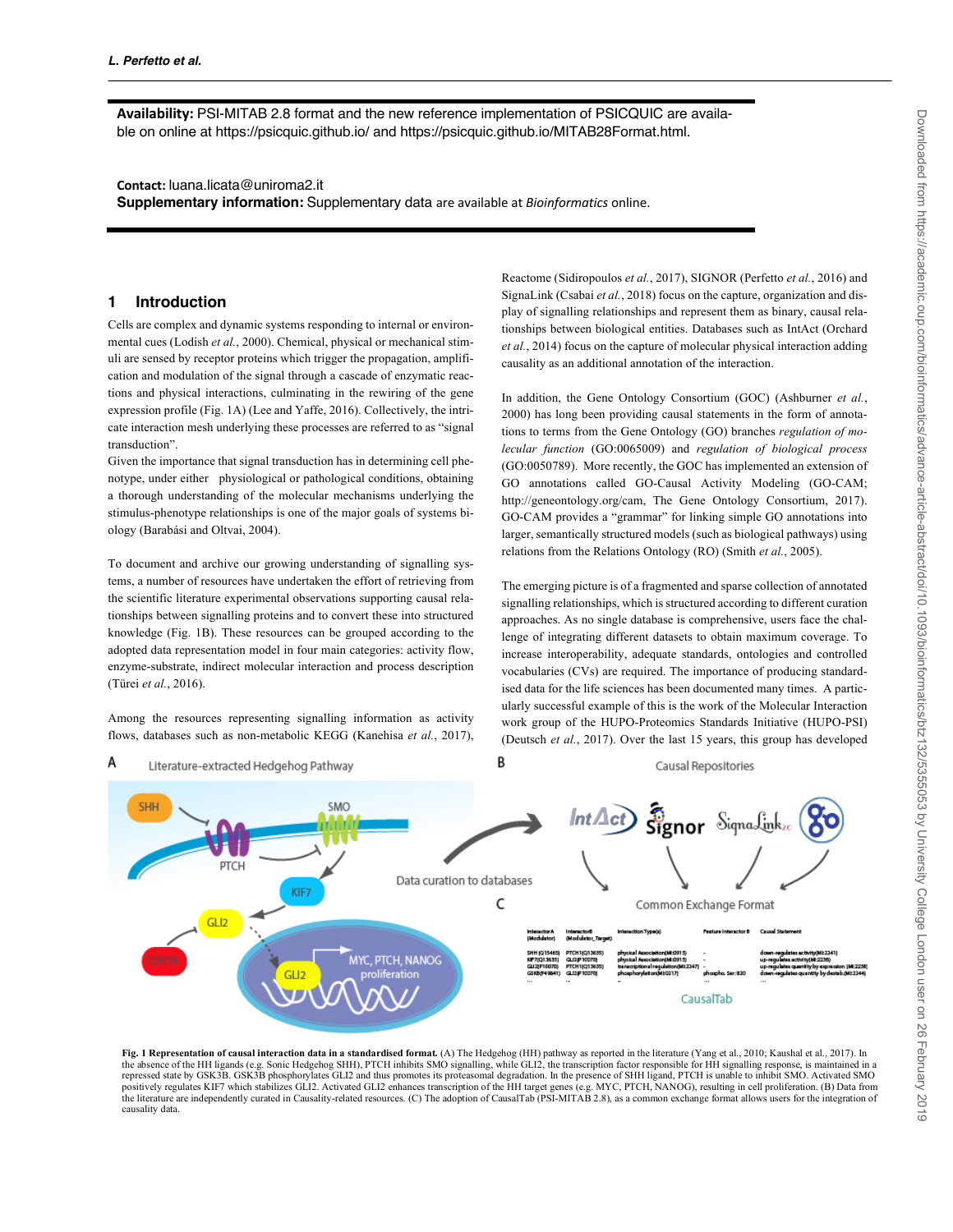and disseminated community standards, tools and CVs (Kerrien *et al.*, 2007; Sivade Dumousseau, Alonso-López, *et al.*, 2018) and minimum information guidelines for authors (Orchard *et al.*, 2007). The ability to display molecular interactions in a single, unified PSI-MI XML format represented a milestone in the field of molecular interactions (Hermjakob *et al.*, 2004), and the use of common controlled vocabularies has enabled the consistent annotation of the captured information. A tab-delimited format, MITAB, has proven more suitable for users requiring a simple, humanreadable configuration (Kerrien *et al.*, 2007). Implementation of these standards by all leading molecular interaction databases has considerably contributed to data exchange, representation and comparison and encouraged the development of specific tools, such as PSICQUIC (Aranda *et al.*, 2011) and Cytoscape (Smoot *et al.*, 2011) to retrieve and visualise this information.

XML formats handling signalling information are already available (Hucka *et al.*, 2003). They support the representation of molecular interaction data using a reaction-based model that can store very detailed information about the physical and chemical properties of an interaction, such as equilibrium constant, reaction speed, reactant concentrations etc. Key reaction-based file formats are SBML (Hucka *et al.*, 2003) and BioPax (Demir *et al.*, 2010), which are more suitable for storing chemical interactions rather than molecular interaction networks.

Curation into XML formats carries a large resource overhead, management requires programming skill and the files are not readily human-readable. Experience from the HUPO PSI-MI working group taught us that MITAB is much more popular than PSI-MI XML, albeit much less expressive. During an EMBL/EC-funded Causal Reasoning Workshop organised at EMBL-EBI in 2016, representatives of some of the main signalling repositories (SIGNOR, IntAct (Causal Reasoning), GO, SignaLink 2.0) recognised the necessity to move toward unification and standardization of signalling data and therefore to adopt common standards and controlled vocabularies (Fig. 1). At this meeting, it was agreed to adopt and expand the existing PSI-MI CV by adding new terms required to define different characteristics of causal interactions and to address the lack of a tab-delimited representation of causality by adopting and extending the CausalTAB format originally designed by the SIGNOR database curators.

Here, we report the first version of the new PSI-MI format and accompanying updates of the PSI-MI controlled vocabulary for the representation and dissemination of signalling information: the PSI Causal Interaction format TAB (CausalTAB or PSI-MITAB 2.8). This extension of the existing MITAB format was developed in compliance with the PSI framework and adopted by the MI workgroup of the HUPO-PSI. We have defined a new controlled vocabulary root term, "causal interaction", and its related child terms, to annotate the different aspects of causal interactions.

#### **2 Results**

#### **2.1 Causal Interactions in the PSI-MI framework**

CausalTAB is primarily inspired by the HUPO-PSI MITAB and has been designed to be a PSI MITAB compliant, Excel-compatible, tab-delimited format developed for users requiring only minimal information in a userfriendly structure. Since its development, the MITAB format has been extended to allow a more granular representation of the interaction data, with PSI-MITAB 2.6 and 2.7 versions now available (del-Toro *et al.*, 2013). The data is structured using PSI-MI CV terms that allows biocurators to capture molecular interaction data consistently and empowers users to perform data searches systematically.

The PSI-MI CV and MITAB were originally developed to capture a standardised representation of physical interactions; interaction directionality and the resulting effects (activation/inhibition for protein-protein interactions and up-/down-regulation for regulatory interactions) were not included. However, as a large number of physical interactions are known to be regulatory, there is a clear need for extending the PSI-MI standard to incorporate additional layers of abstraction. CausalTAB/PSI-MITAB 2.8 has therefore been designed to meet the needs of those members of the molecular interaction community who wish to extend their representation of molecular interaction data with directionality data.

#### **2.2 Revision and extension of PSI-MI CV and MITAB file structure into CausalTAB standard.**

In a biological context, causal interactions are abstractions representing the regulatory effect that a regulator entity (as for example, a stimulus, a transcription factor, an enzyme, etc) has on a target entity (a receptor, target gene, a substrate, etc) (See also the example reported in Fig. 1). At their most basic level, causal interactions involve two partners, they have a direction (subject -> object) and a description of the regulatory effect (positive or negative). Chains of causal interactions underlie signal transductions, which modulate the cell response.

|  |  |  |  |  |  | In order to enable the representation of causal relationships in a PSI-MI |  |  |  |  |  |  |
|--|--|--|--|--|--|---------------------------------------------------------------------------|--|--|--|--|--|--|
|--|--|--|--|--|--|---------------------------------------------------------------------------|--|--|--|--|--|--|

| DOI:10.1142/S0219525908001465 ]          |                                                                                                                                       | Binary causative relationships between biological entities. CV terms belonging to this term allow the description of causal interactions using the current PSI-MI schema. [ |  |  |  |  |  |
|------------------------------------------|---------------------------------------------------------------------------------------------------------------------------------------|-----------------------------------------------------------------------------------------------------------------------------------------------------------------------------|--|--|--|--|--|
| -1-Tree view<br>all Term history         |                                                                                                                                       | Term info                                                                                                                                                                   |  |  |  |  |  |
| molecular interaction                    | - Graph view                                                                                                                          | <b>Subsets</b>                                                                                                                                                              |  |  |  |  |  |
| <b>Q</b> alias type<br>œ,                |                                                                                                                                       | PSI-MI slim                                                                                                                                                                 |  |  |  |  |  |
| <b>Q</b> attribute name                  | Reset tree                                                                                                                            |                                                                                                                                                                             |  |  |  |  |  |
| · O biological role                      | Show all siblings                                                                                                                     | Unique short label curated by PSI-MI<br>causal interaction                                                                                                                  |  |  |  |  |  |
| causal interaction                       |                                                                                                                                       |                                                                                                                                                                             |  |  |  |  |  |
| <b>E</b> causal interactor type          | created by<br>ppm<br>creation date<br>2017-01-19T13:17:37Z                                                                            |                                                                                                                                                                             |  |  |  |  |  |
| phenotype                                |                                                                                                                                       |                                                                                                                                                                             |  |  |  |  |  |
| stimulus                                 |                                                                                                                                       |                                                                                                                                                                             |  |  |  |  |  |
| <b>E</b> causal regulatory mechanism     |                                                                                                                                       |                                                                                                                                                                             |  |  |  |  |  |
| post transcriptional requlation          |                                                                                                                                       |                                                                                                                                                                             |  |  |  |  |  |
| transcriptional regulation               |                                                                                                                                       | definition<br>Binary causative relationships between biological entities.                                                                                                   |  |  |  |  |  |
| translation regulation                   | CV terms belonging to this term allow the description of<br>causal interactions using the current PSI-MI schema.<br>has exact synonym |                                                                                                                                                                             |  |  |  |  |  |
| <b>El causal regulatory modification</b> |                                                                                                                                       |                                                                                                                                                                             |  |  |  |  |  |
| de-acetylated residue                    |                                                                                                                                       |                                                                                                                                                                             |  |  |  |  |  |
| de-methylated residue                    | causal interaction                                                                                                                    |                                                                                                                                                                             |  |  |  |  |  |
| de-phosphorylated residue                |                                                                                                                                       |                                                                                                                                                                             |  |  |  |  |  |
| de-sumoylated residue                    | has obo namespace<br>PSI-MI                                                                                                           |                                                                                                                                                                             |  |  |  |  |  |
| de-ubiquitinvlated residue               |                                                                                                                                       |                                                                                                                                                                             |  |  |  |  |  |
| tyrosinated residue                      |                                                                                                                                       | id                                                                                                                                                                          |  |  |  |  |  |
| Fi-causal statement                      | MI:2233                                                                                                                               |                                                                                                                                                                             |  |  |  |  |  |
| <b>E</b> down-regulates                  |                                                                                                                                       |                                                                                                                                                                             |  |  |  |  |  |
| <b>III</b> up-regulates                  |                                                                                                                                       |                                                                                                                                                                             |  |  |  |  |  |
| <b>Q</b> cooperative interaction         |                                                                                                                                       | <b>Term relations</b>                                                                                                                                                       |  |  |  |  |  |

**Fig. 2. The hierarchical structure of the new PSI-MI controlled vocabularies terms.**  Causal Interaction class and child terms as shown in the Ontology Lookup Service (OLS)

compatible format, we set out to scrutinise the data structure of resources annotating causal relationships to identify the need for extension of the PSI-MI CV. Given the binary, directed and effective nature of causal interactions, the process has been conceptually organised into four steps: 1) revision of terms to describe the directionality of the interaction; 2) revision of terms to describe the causality of the interaction; 3) revision of terms to describe the molecular mechanisms underlying the interaction; 4) revision of terms to describe the entities.

Each term is assigned to an identifier (as MI:2233) and annotated with a description and a reference. We first defined the new CV term 'causal interaction' as a new branch term in the PSI-MI CV (Fig. 2 and Table S1), and subsequently proceeded with the creation of related child terms. Each new term is linked to a definition and a reference and systematically integrated into the PSI-MI CV. The 'causal interaction' term is defined as 'Binary causative relationships between biological entities'. The granularity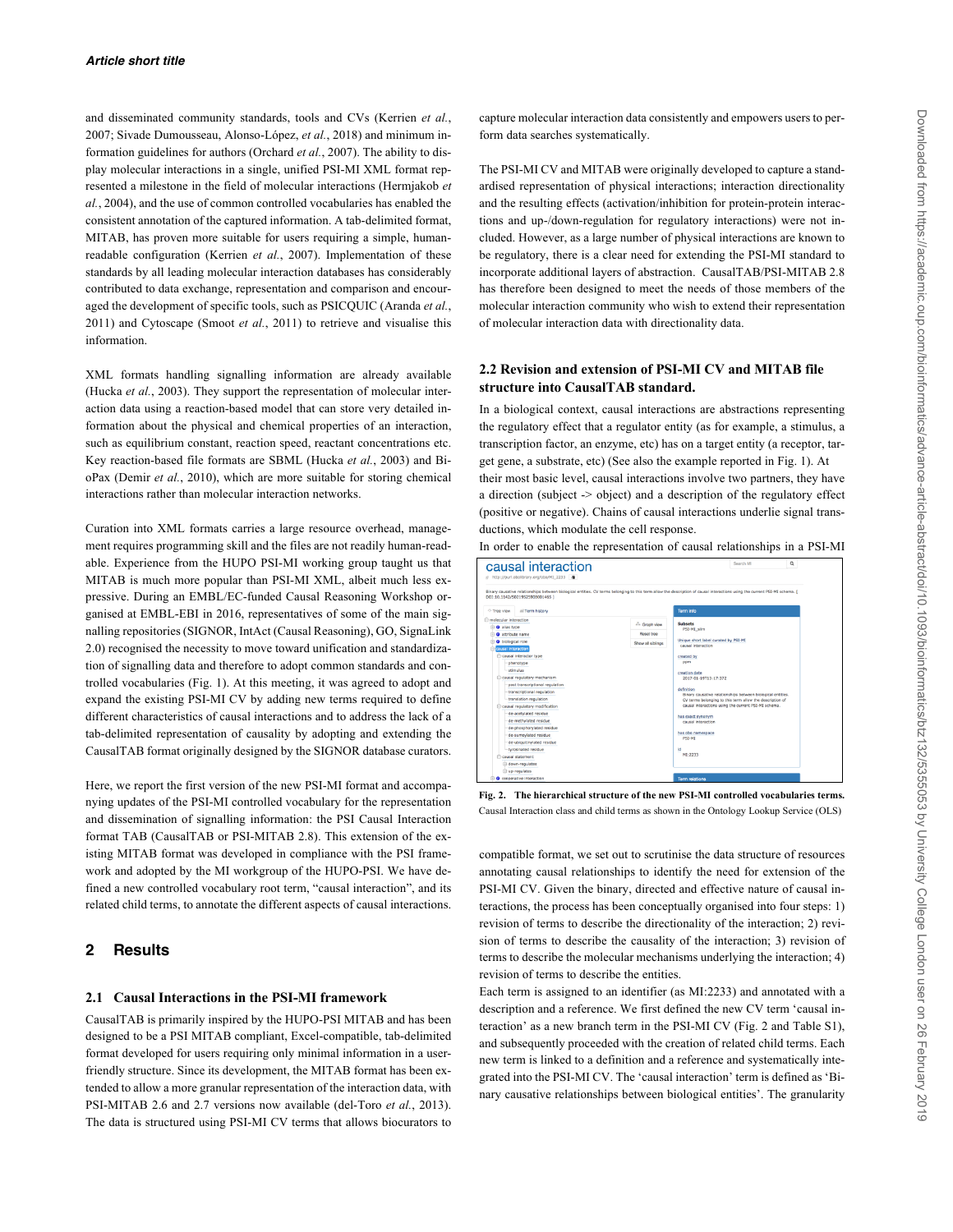of the new CV terms allows the precise description of causal interactions using the PSI-MI schema (Fig. 2).

#### **2.3 New entities added to PSI-MI CV**

*Entity types.* Entities to be represented can encompass different kinds of molecules, such as proteins, DNA, RNA, chemicals, drugs, but also nonmolecule entities, such as stimuli, phenotypes and biological processes which are fundamental to understanding and representing signalling events. The PSI-MI CV supports the representation of molecular entities (see MI:0313 and children), but not of non-molecules interactors. To fill this gap, we created a 'causal interactor type' term (MI:2259) and related children ('phenotype' and stimulus') (Fig.2 and Table S1).

*Biological Role (Directionality).* Causal interactions are directional and therefore, by definition, asymmetric, as the interacting pair of entities have two distinguishable roles: one entity constitutes the modulator, while the other one is the target of the modulation. Some terms in the PSI-MI ontology already describe such asymmetry, for instance terms like 'enzyme' (MI:0501) or 'enzyme target' (MI:0502). To generalise this concept, we defined two new 'biological role' terms: 'regulator' (MI:2274) and 'regulator target' (MI:2275) (Table S1).

*Causality (Effect).* A fundamental piece of information required for causality is the definition of the effect (positive or negative) that the regulator entity has on the regulated entity. Such information was completely missing in the PSI-MI CV. To address this issue, we created the 'causal statement' term. Under the causal statement parent term, it is now possible to find all the necessary definitions to explain the biological effect that (the function of) an entity has on (the function of) another entity and therefore provide more detail on how a modulator entity acts on a modulated entity.

A modulator entity can act by up-regulating or down-regulating (the function of) another entity. The new terms also enable the users to distinguish between the types of regulation and to specify whether the regulation of the modulator entity acts on the activity or the quantity (by controlling the expression or the stability) of the modulated entity (Fig.2 and Table S1).

*Interaction Type (mechanism).* The major goal of defining terms for the CausalTAB is to enable representation of interactions occurring in signalling events. Many resources, such as SIGNOR, IntAct, and GO, capture data on molecular events underlying causal interactions. In a biological context, signalling events are mostly cascades of physical interactions, enzymatic reactions and post-translational modifications.

The PSI-MI ontology already contained all the interaction type terms necessary to represent 'direct causal interaction' such as molecular interactions and enzymatic reactions between the partners that is the regulator entity being immediately upstream of the target one (see branch "Interaction type" in the PSI-MI CV).

However, the information reported in the literature about the molecular mechanism through which a molecule or an environmental condition influences the status of a downstream entity can be limited. SIGNOR and SignaLink also annotate causal interactions where the regulator is not immediately upstream of the target. For example, the information that DNA damage can induce intermolecular autophosphorylation of the protein ATM, through the up-regulation of its kinase activity (Bakkenist and Kastan, 2003).

To enable the representation of this data and to ensure the distinction between 'direct causal interactions' and 'indirect causal interactions', we created a new interaction type: 'Functional association' defined as '*Binary relationship between biological entities when one of them modulates the other in terms of function, expression, degradation or stability of the other* 



\* This field is filled ONLY when Interaction Type is 'FUNCTIONAL ASSOCIATION' (MI:2286)

**Fig. 3. A schematic representation of the CausalTAB.** The last four columns (in orange) represent the new columns introduced in the PSI-MI TAB 2.8. In green are indicated columns of the PSI-MI TAB necessary to describe a causal interaction.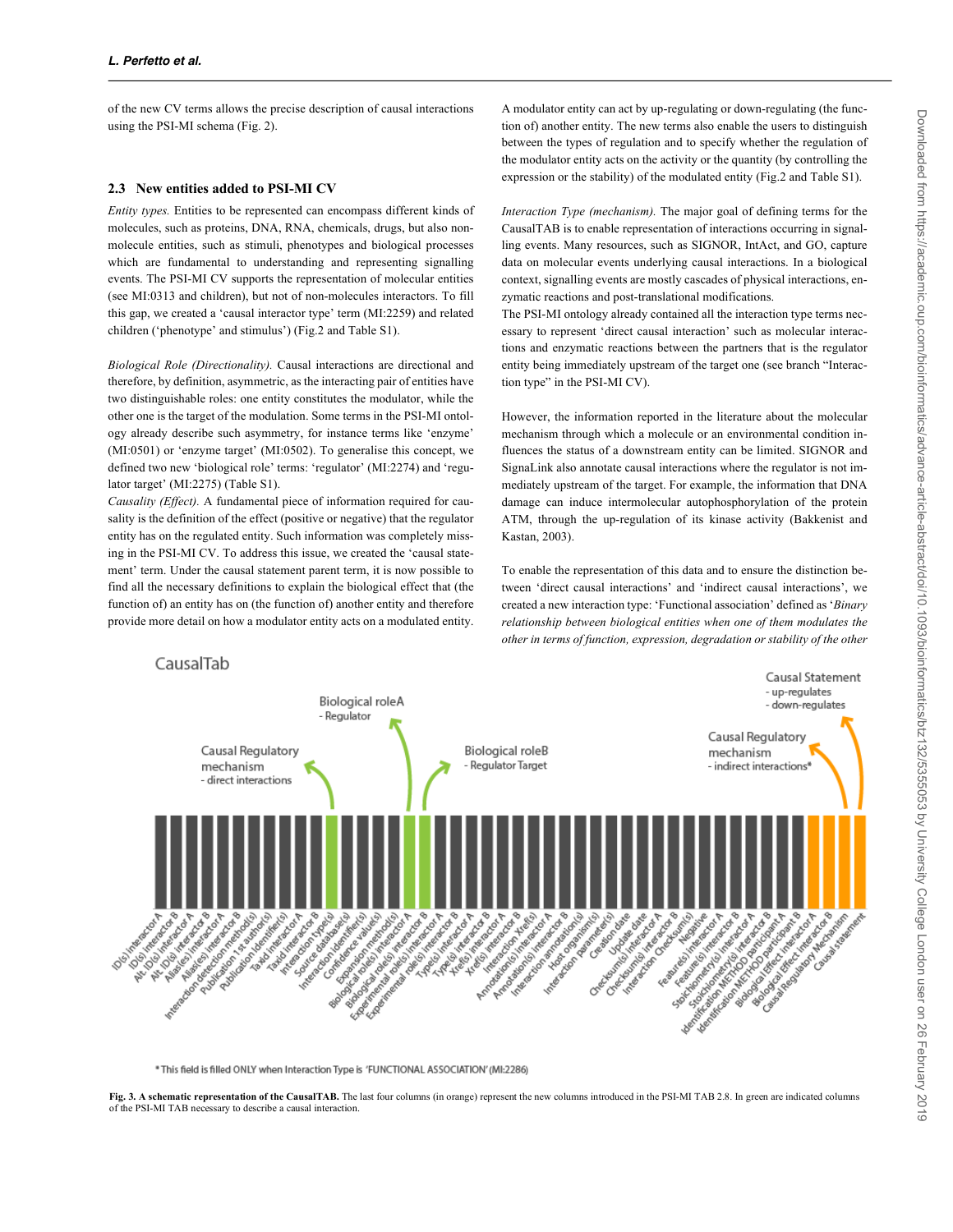*and the relationship between the partners cannot be ascertained as direct, so intermediate steps are implicitly present. This relation specifically does not imply a physical interaction between the entities involved*' (Table S1).

To add further information on 'Functional associations', we created the new 'causal regulatory mechanism', defined as: '*Type of relationship between entities involved in a causal interaction. This term is to be used only to describe the effect of a modulator entity A on a modulated entity B when A is not immediately upstream of B*' (Fig.2 and Table S1).

To conclude, the result of this revision-integration effort is the creation of 29 new terms (Table S1), which allow the description of signalling relationships reported in all the repositories mentioned above, using the PSI-MI schema. The full set of terms is also available at https://www.ebi.ac.uk/ols/ontolo-

gies/mi/terms?iri=http%3A%2F%2Fpurl.obolibrary.org%2Fobo%2FMI\_2233.

#### **2.4 The new PSI-MITAB 2.8 version or CausalTAB.**

The new format derives from the PSI-MI standard, enhanced to capture causal interactions among biological entities. PSI-MITAB 2.7 has been extended by adding four more columns allowing the description of signalling data and, therefore, updated to the new PSI-MITAB 2.8 version or CausalTAB.

CausalTAB maintains the same structure as previous versions of HUPO-PSI MITAB: it is a tab-delimited file where each row corresponds to an interaction. The file is organised in two main parts: one part reports annotations on the interactors while the second part reports annotations on the occurring interaction. The extended PSI-MITAB format now has 46 columns instead of 42 (Fig. 3 and Table S2). This ensures a compatible merge of non-directional binary interactions with both directional and causality data, when available.

The PSI-MITAB 2.7 already contained many columns required to define the elements of a causal interaction, for example: 'Biological role(s) interactor A or B', 'Feature(s) interactor A or B', 'Interactor type'.

In particular, the 'Interaction type' column will contain all the terms that describe the type of relationship between entities involved in a causal interaction (Fig. 3 and Table S2). Terms such as 'phosphorylation reaction' (MI:0217) or 'physical association' (MI:0915) or 'ubiquitination reaction' (MI:0220) are already present in the PSI-MI CV, under the 'Interaction type' CV term and depict all the mechanism underlying a 'direct causal interaction'. 'Indirect causal Interactions' are identifiable by the new interaction type: 'Functional association'.

The four new columns inserted allow a full export of causal data (Fig. 3) and refer to the new controlled vocabulary terms described in the previous paragraph. We, here, briefly discuss the new columns:

The 'Causal Statement' column is designed to report the effect of modulator entity A on a modulated entity B. It might contain any child term of 'causal statement', including new terms such as 'up-regulates activity' (MI:2236) that define 'the effect of a modulator entity A on a modulated entity B that increases the frequency, rate or extent of the molecular function of B, an elemental biological activity occurring at the molecular level, such as catalysis or binding' (Fig. 1 and Fig. 3).

The 'Biological Effect Interactor A' column contains the GO term associated with the Molecular Function of interactor A that is responsible for its regulatory activity. For example, this column will contain the 'kinase activity' GO term, for a kinase phosphorylating its substrate; or the 'RNA polymerase II transcription factor activity, sequence-specific DNA binding' GO term for a transcription factor binding the promoter sequence of its target gene.

Similarly, the 'Biological Effect Interactor B' column contains the GO term associated with the Molecular Function of interactor B that is modulated by the Entity A.

The 'Causal Regulatory Mechanism' contains terms that describe indirect causal interactions, such as 'post transcriptional regulation', 'transcriptional regulation' and 'translation regulation', where the effect of entity A is not necessary immediately upstream the entity B. These terms always have to be associated with the term 'Functional Association' at the 'Interaction Type' level (Table S2).

The new PSI-MITAB 2.8, under the name CausalTAB, is already downloadable from the download page the SIGNOR database (https://signor.uniroma2.it/downloads.php) (see also Table S2), and will also become a download option through a future version of the PSICQUIC web service (Aranda *et al.*, 2011) (see Tools section).

#### **2.5 Tools.**

Over the years, several tools have been developed and maintained in order to empower the PSI-MI format usage. These tools allow, for example, graphical network representation, data format conversions, and use of the schema validation, and are all accessible through the PSI-MI web pages (http://www.psidev.info/groups/molecular-interactions). The new PSI-MITAB 2.8 format is now compatible with most of these tools. The PSI Common QUery InterfaCe (PSICQUIC) web service (Aranda *et al.*, 2011; del-Toro *et al.*, 2013), an application that allows the retrieval of PSI-MI standardised interaction data, has recently been updated to be compatible with the new PSI-MITAB 2.8 format. The Molecular Interactions Query Language (MIQL), a common way to access the data in PSICQUIC and perform search queries has also been updated to the version 2.8 to allow querying the 4 new columns that describe causality. Information details about the PSI-MITAB 2.8 format, the MIQL 2.8 extension, installation instructions and usage examples of clients that query the PSICQUIC service in many programming languages, as well as the new reference implementation of PSICQUIC that supports the CausalTAB, can be found on the online PSICQUIC documentation Github site (https://psicquic.github.io/).

Moreover, common methods for interpreting omics data such as Gene Ontology based functional classification or Gene Set Enrichment Analyses (Subramanian *et al.*, 2005) are sufficient for deciphering general areas of biology that are altered in response to a stimulus, but cannot model the signalling response or uncover the mechanisms of action. This requires causal network analysis methods, and while suitable algorithms are freely available (Bradley and Barrett, 2017), publicly available causal interaction data needs to increase to encourage wider uptake and application for these more recently developed methods.

#### **2.6 Discussion**

There is a strong drive from the scientific community towards the adoption of the FAIR (Findable, Accessible, Interoperable, Reusable) Data Principles that provide data resources, tools and vocabularies with guidelines that promote data availability and reusability by other users (Wilkinson et al., 2016).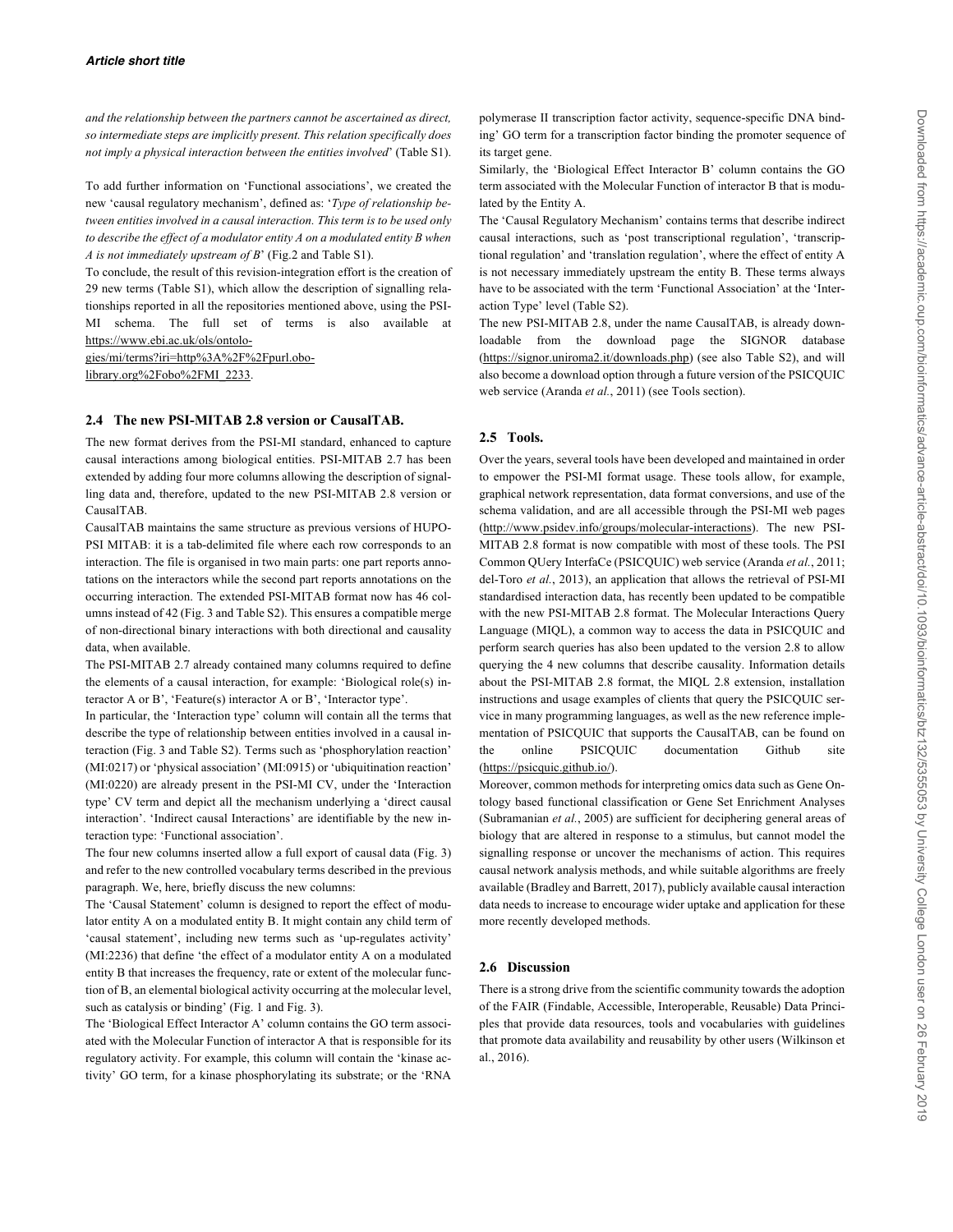Our work has been inspired by the FAIR principles and stimulated by the need to make biological signalling data from disparate resources compatible with each other and consequently interoperable and available to the scientific community.

The signalling community has discussed, revised and formalised the new standards during the Causal Reasoning Workshop in 2016, the Seattle (2015), Ghent (2016), Beijing (2017) and Heidelberg (2018) HUPO-PSI meetings (http://www.psidev.info/events), the Malta and Lisbon COST Action 15205 GREEKC (http://greekc.org/) workshops and in Rome during an ELIXIR Italy funded Curation Workshop on Molecular and Causal Interactions. The proposed format represents the consensus view of the signalling community and it has also been discussed with potential user groups, for example members of the EMBL-EBI Industry program at workshops in Boston and San Diego, US.

Moreover, during the curation workshop, we have developed new curation rules in order to make the use of CausalTAB more efficient and useful. Those rules have been accepted by the IMEx Consortium (Orchard et al., 2012) and SignaLink curators and will be adopted for the annotation of signalling data.

In the future, we aim to define the fundamental and mandatory information to capture in a causal interaction (for instance, specific information for causal interaction and entity objects, recommendation on ontology to use), by building a guideline called the "Minimum Information about a Causal Statement", to unify the representation of causal interactions. Moreover, we will map our new terms to the Relations Ontology terms that also contain some terms suitable for the description of causal relations and their directionality.

In parallel, we plan to implement more informative formats to represent causality. The release of a new version of PSI-MI XML, able to capture every aspect of causality is under discussion within the HUPO-PSI community. Also, we intend to extend the current version of MI-JSON (a JSON-compatible version of PSI-MITAB 2.7 built in the JAMI library) (Sivade Dumousseau, Koch, et al., 2018) to include the new CausalTAB/PSI-MITAB 2.8.

In terms of curation approach, the resources will continue their independent, but co-ordinated annotation of causal interactions. SIGNOR, SignaLink and the GO-CAM initiative are ongoing projects focusing on the capture of signaling interaction data. Introduction of causality statements into IMEx resources (especially IntAct and MINT databases) will be first limited to newly created entries, although identification and re-curation of existing entries, in order to add causality, remains a long term goal, dependent on resources availability.

To conclude, thanks to this community effort, we are now able to capture causal interaction data in a structured format, compatible with PSI-MI data and tools. The development of new PSI-MI Controlled Vocabulary terms specific to describing and defining signalling events has allowed the update of the HUPO-PSI MITAB to the new 2.8 version that contains the appropriate descriptions for causal interaction. Causal data can now be annotated in a structured format and exchanged and analysed by the user. Moreover, thanks to its structure, the PSI-MI CV can be modified and updated according to community needs.

#### **Acknowledgements**

We thank Birgit Meldal for critically reading and reviewing the manuscript.

#### **Funding**

This work was supported by ELIXIR-IIB, the Italian Node of the European ELIXIR infrastructure to LL; Italian Association for Cancer Research, triennial fellowship [Starwood Hotels & Resorts id. 18137] to LP; Gene Regulation Ensemble Effort for the Knowledge Commons [CA15205] to MK and JZ; the DEPTH project of the European Research Council [grant agreement 322749] to GC and LP; AIRC [project IG 2017 Id.20322] to GC and LP; the Research Council of Norway [project 247727] to AL and MA; the Norwegian University of Science and Technology's Strategic Research Area "NTNU Health" to VT; the ERACo-SysMed grant COLOSYS, RCL by the British Heart Foundation [RG/13/5/30112] to VT and JZ; the National Institute for Health Research University College London Hospitals Biomedical Research Centre to VT and JZ; EMBL core funding and Open Targets [grant agreement OTAR-044] to HH, PP, SO, ND, LP; fellowship in computational biology at Earlham Institute (Norwich, UK) in partnership with the Quadrams Institute (Norwich, UK) and strategically supported by Biological Sciences Research Council [grants BB/J004529/1, BB/P016774/1] to TK. *Conflict of Interest:* none declared.

#### **References**

- Aranda,B. et al. (2011) PSICQUIC and PSISCORE: accessing and scoring molecular interactions. Nat. Methods, 8, 528–529.
- Ashburner,M. et al. (2000) Gene ontology: tool for the unification of biology. The Gene Ontology Consortium. Nat. Genet., 25, 25–29.
- Bakkenist,C.J. and Kastan,M.B. (2003) DNA damage activates ATM through intermolecular autophosphorylation and dimer dissociation. Nature, 421, 499–506.
- Barabási,A.L. and Oltvai,Z.N. (2004) Network biology: understanding the cell's functional organization. Nat Rev Genet, 5, 101–113.
- Bradley,G. and Barrett,S.J. (2017) CausalR: extracting mechanistic sense from genome scale data. Bioinformatics, 33, 3670–3672.
- Csabai,L. et al. (2018) SignaLink: Multilayered Regulatory Networks. Methods Mol. Biol., 1819, 53–73.
- Demir,E. et al. (2010) The BioPAX community standard for pathway data sharing. Nat. Biotechnol., 28, 935–942.
- Deutsch,E.W. et al. (2017) Proteomics Standards Initiative: Fifteen Years of Progress and Future Work. J. Proteome Res., 16, 4288–4298.
- Hermjakob,H. et al. (2004) The HUPO PSI's molecular interaction format--a community standard for the representation of protein interaction data. Nat. Biotechnol., 22, 177–183.
- Hucka,M. et al. (2003) The systems biology markup language (SBML): a medium for representation and exchange of biochemical network models. Bioinformatics, 19, 524–531.
- Kanehisa,M. et al. (2017) KEGG: new perspectives on genomes, pathways, diseases and drugs. Nucleic Acids Res, 45, D353–D361.
- Kaushal,J.B. et al. (2017) The regulation of Hh/Gli1 signaling cascade involves Gsk3β- mediated mechanism in estrogen-derived endometrial hyperplasia. Sci Rep, 7, 6557.
- Kerrien,S. et al. (2007) Broadening the horizon--level 2.5 of the HUPO-PSI format for molecular interactions. BMC Biol., 5, 44.
- Lee,M.J. and Yaffe,M.B. (2016) Protein Regulation in Signal Transduction. Cold Spring Harb Perspect Biol, 8.
- Orchard,S. et al. (2012) Protein interaction data curation: the International Molecular Exchange (IMEx) consortium. Nat. Methods, 9, 345–350.
- Orchard,S. et al. (2007) The minimum information required for reporting a molecular interaction experiment (MIMIx). Nat. Biotechnol., 25, 894–898.
- Orchard,S. et al. (2014) The MIntAct project--IntAct as a common curation platform for 11 molecular interaction databases. Nucleic Acids Res., 42, D358-363.
- Perfetto,L. et al. (2016) SIGNOR: a database of causal relationships between biological entities. Nucleic Acids Res, 44, D548-54.
- Sidiropoulos,K. et al. (2017) Reactome enhanced pathway visualization. Bioinformatics, 33, 3461–3467.